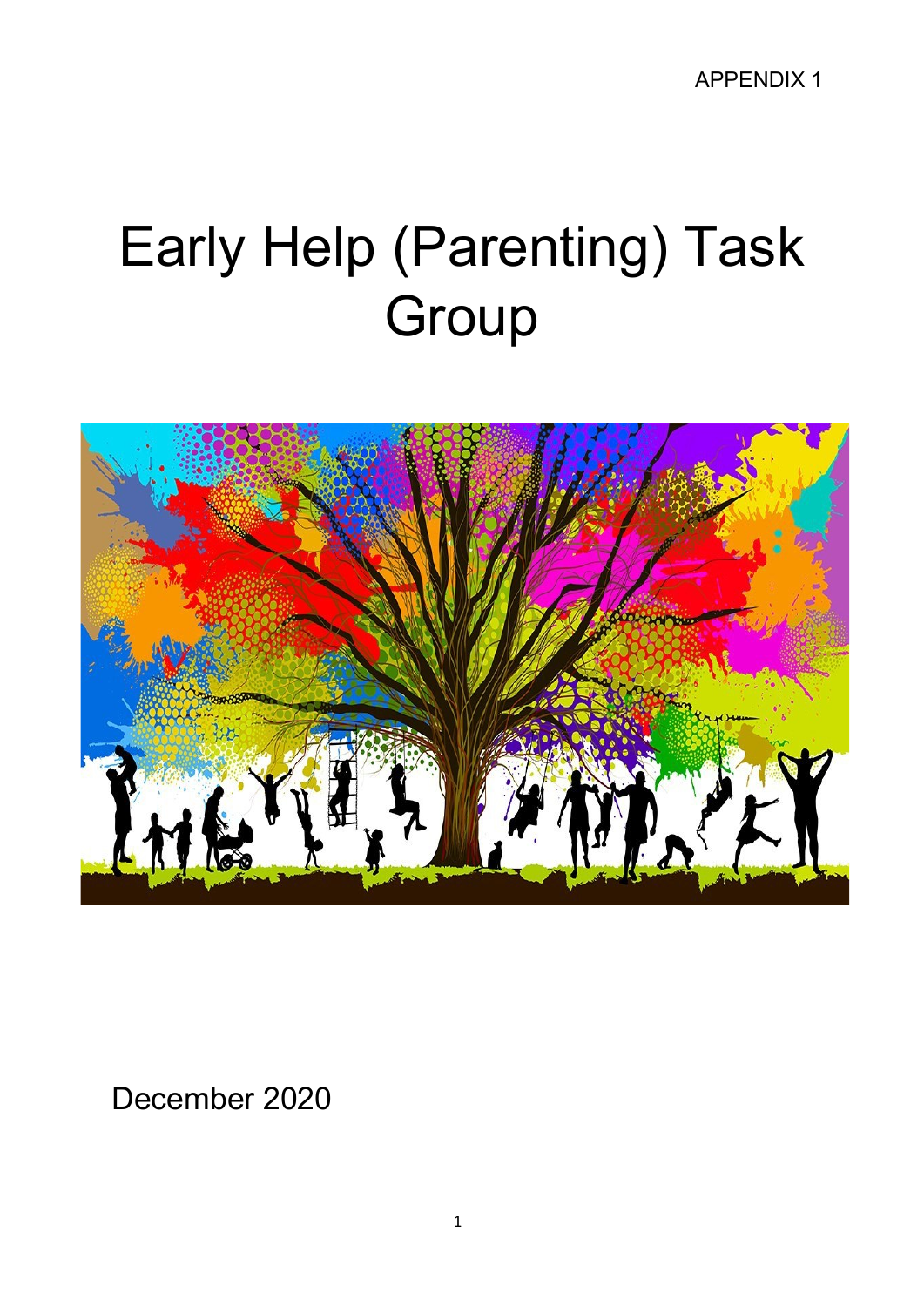| <b>Section</b> | <b>Title</b>                                  | Page           |
|----------------|-----------------------------------------------|----------------|
|                |                                               |                |
| 1              | Foreword                                      | 3              |
| $\overline{2}$ | <b>Executive Summary</b>                      | 3              |
| 3              | <b>Setting the Context</b>                    | $\overline{4}$ |
| $\overline{4}$ | <b>Parenting Support in</b><br>Medway         | 6              |
| 5              | Methodology and<br>approach                   | 6              |
| 6              | Summary of evidence collected<br>andfindings. | $\overline{7}$ |
| $\overline{7}$ | Recommendations                               | 15             |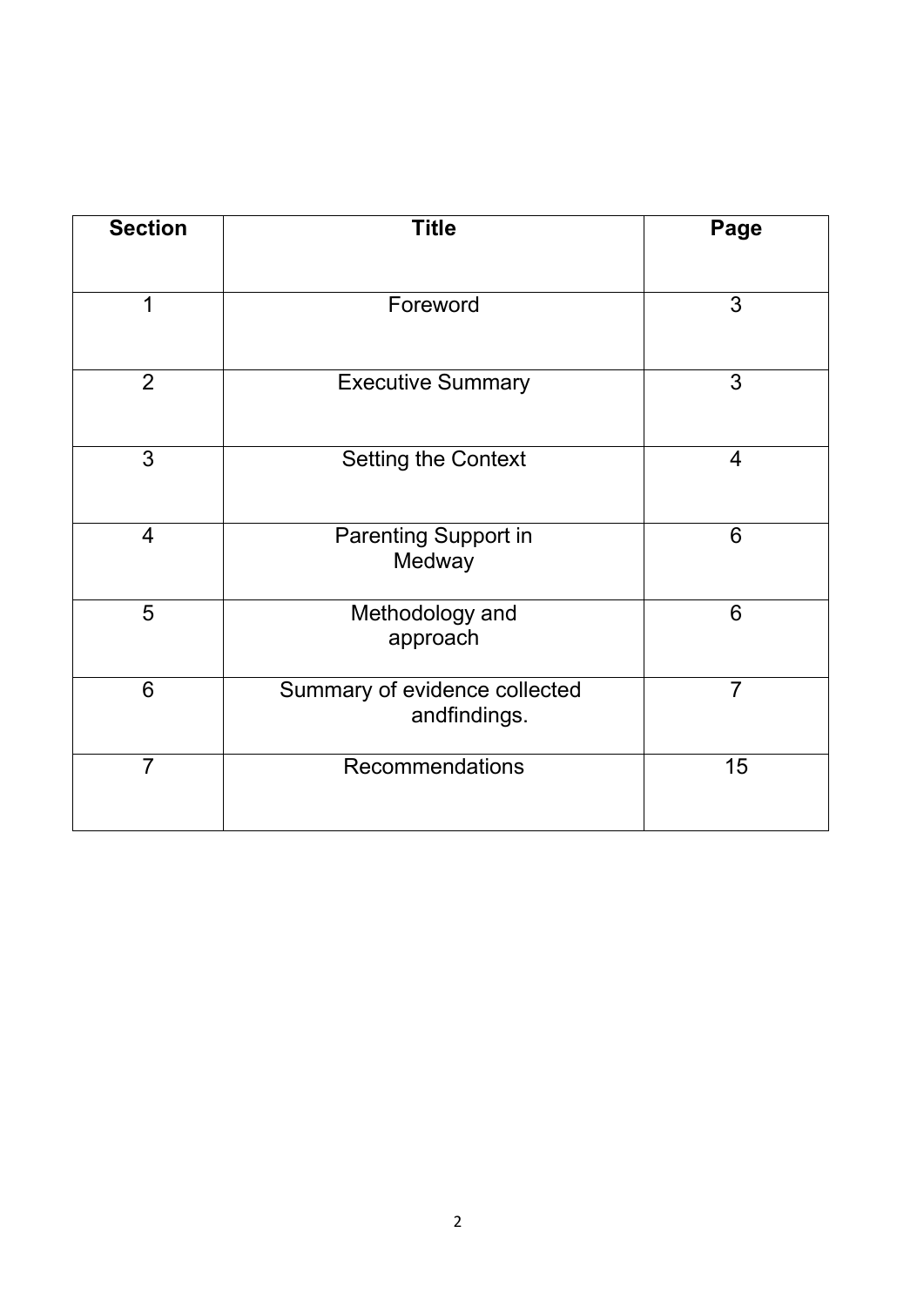# <span id="page-2-0"></span>1. Foreword

- 1.1 On behalf of the Children and Young People Overview and Scrutiny Committee, we are pleased to present this review of parenting support in Medway, to Medway Council's Cabinet. The recommendations from this review will, if agreed, form part of the forthcoming Parenting Support Strategy which we believe will have a beneficial and positive impact in supporting Medway's families at an earlier stage, to empower them to live happy and healthy lives and to thrive and move us closer towards child friendly city.
- 1.2 The Task Group would like to thank all the witnesses who assisted in providing evidence at its various meetings, both those representing external organisations and families themselves, who gave their time to meet with the task group and share their own thoughts and experiences.
- 1.3 The Covid-19 pandemic made conducting this review very different to our usual methods, instead meeting with everyone virtually. However, we are so thankful to everyone who embraced the technology and participated. Equally, the pandemic has shown us all more than ever, how vital parental support is.
- 1.4 We firmly believe that the recommendations in this report and the wider Parenting Strategy that will be developed, are key in creating Medway as a Child-Friendly City that promotes positive physical and emotional health and wellbeing amongst our children and young people. Parenting is at the heart of happy and healthy children and families, therefore getting the offer right and early enough for Medway families, will enable them to be strong and resilient for Medway's future.
- 1.5 Finally, we would like to thank the five officers, detailed within section 5.1 of this report, for their support over the course of the three months we have worked on this review.

## <span id="page-2-1"></span>2 Executive Summary

2.1 Establishing a cohesive and consistent approach to parenting support is a key factor in Medway's improvement journey and in safeguarding our children. Currently, we know from our data that a high number of families are entering statutory safeguarding processes, when compared with our statistical neighbours. It is firmly believed, based on research as well as the task group findings detailed within the report, that if Medway improves its parenting offer from universal to specialist provision , with all agencies delivering support in a consistent way that is accessible to all communities, this will safeguard more families and enable them to be happier and healthier.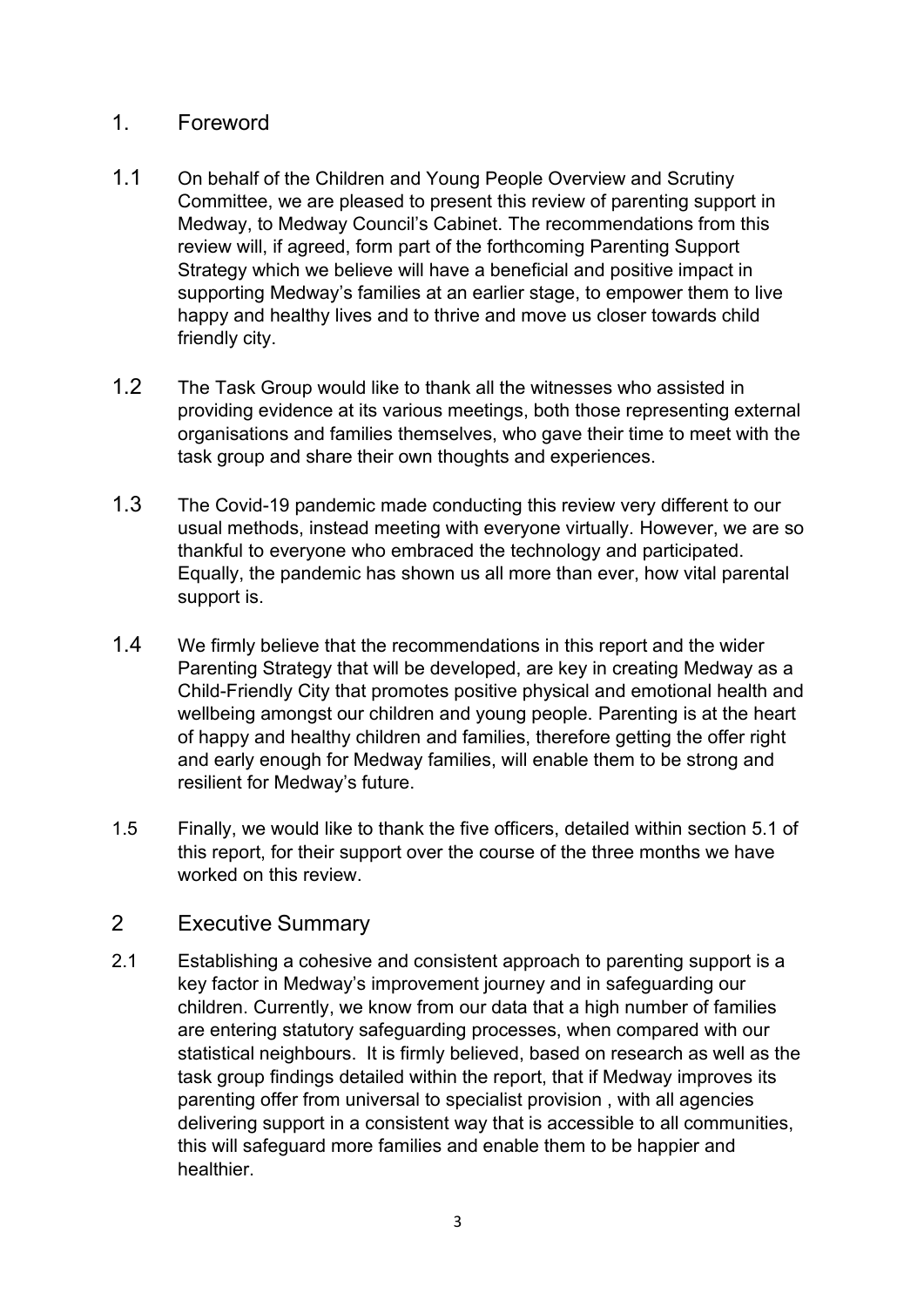- 2.2 This is also true in relation to referrals for neurodevelopmental conditions. Currently, approximately 60% of all children referred onto a neurodevelopmental pathway do not end up with a formal diagnosis. Again, it is believed that with the right parenting offer and approach, this will prevent families from being referred onto a specialist pathway which might not necessarily be appropriate for the child's or the family's needs.
- 2.3 All agencies in Medway want to enable our families and communities to be resilient. The work from this review will feed into the forthcoming Parenting Support Strategy and will dovetail the forthcoming Early Help Strategy and those two documents will enable Medway the place to operate in a coherent and cohesive way, delivering the best for Medway's children and families working to ensure families get support at the earliest point of need.
- 2.4 This review document and the forthcoming strategies will go beyond just parents. They are relevant for mothers, fathers, carers, grand-parents and any other significant adults within the family setting, recognising that many families in Medway are blended and made up in many different ways. In the context of this report the word parents refers to anyone involved in the raising of a child.

# <span id="page-3-0"></span>3 Setting the Context

## 3.1 The national perspective

- 3.1.1 There is no single guidance document or Act of Parliament that underpins the need for parental support services. Instead, there are requirements set out within numerous legislative areas and national priorities, that require parent support to be provided; some of these are explicit, such as the legislation underpinning Local Authority social care systems, whereas others are implicit – for example the NHS Long Term Plan commitments relating to a strong start in life for children and young people.
- 3.1.2 This provides local areas with the scope to develop systems of parenting support that best suit their unique populations, and accounts for the variation that is evident between how support for parents is designed and delivered in different areas.
- 3.1.3 Whilst there may not be a wealth of documents providing guidance and direction in relation to the ways that parenting support should be structured and delivered, there is a significant amount of research and evidence that outlines the importance of parents as the key factor in delivering positive outcomes for their children, as well as evidence supporting models of early intervention. Empowering parents to become sensitive and engaged caregivers is an enabling factor to develop secure attachments between a parent/carer and the child. This secure attachment forms the basis of the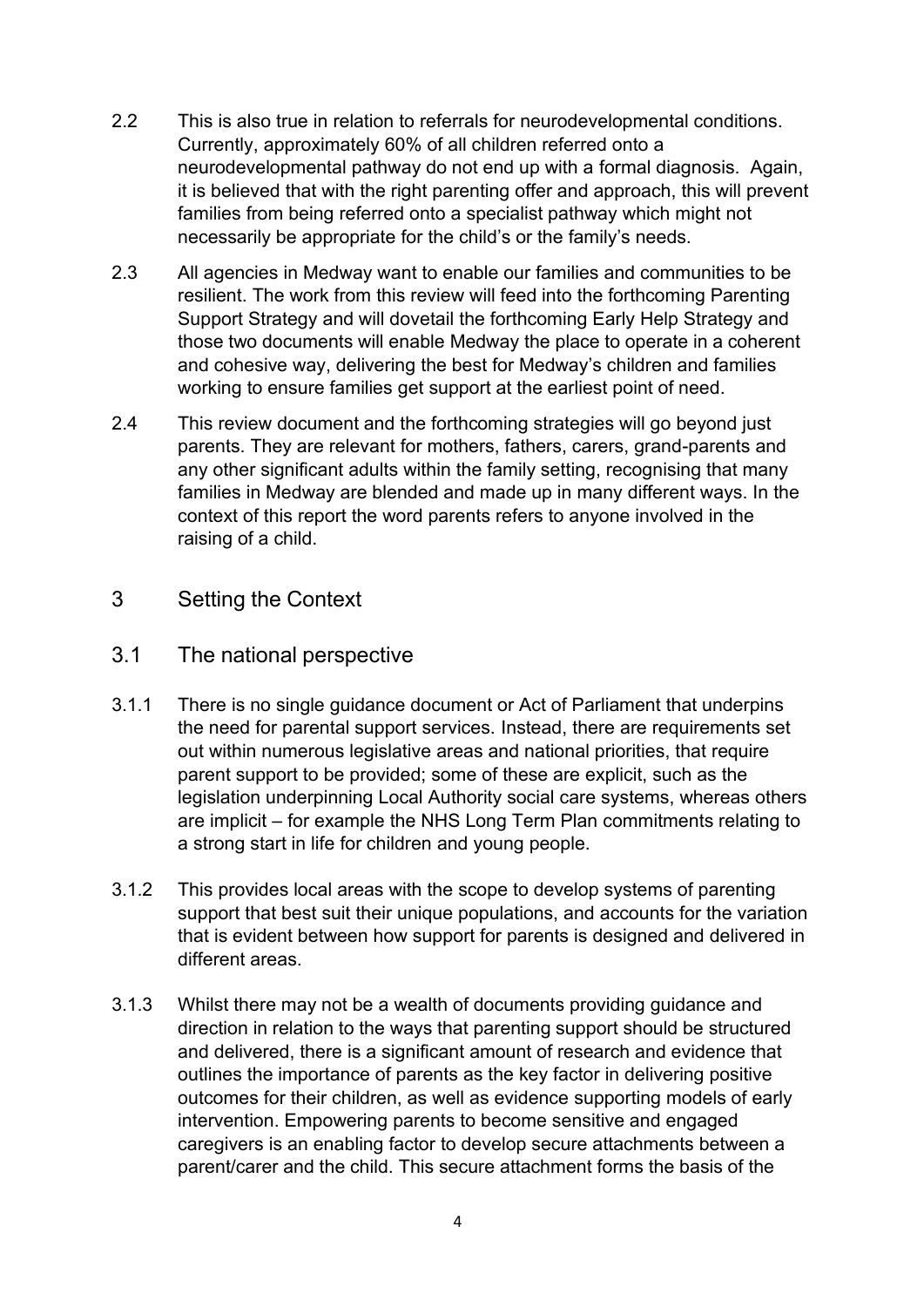child's wider relationships and is a protective factor against adverse childhood experiences (ACEs) across the life course.

- 3.1.4 Examples of this research include the following:
	- 'Fair Society, Healthy Lives' (The Marmot Review), UCL Institute of Health Equity, 2010<sup>1</sup>
	- 'Conception to Age 2: the Age of Opportunity' (The Wave Trust,  $2012$ )<sup>2</sup>
	- 'Building Great Britons' (All Party Parliamentary Group for Conception to Age 2,  $2015$ <sup>3</sup>
- 3.2 The local context relating to parenting support
- 3.2.1 Effective systems of support for parents directly links to a number of key strategic drivers at a local level. These include:
	- Medway Council's strategic priorities, particularly in relation to "Supporting Medway's people to realise their potential".
	- Medway's Joint Health and Wellbeing Strategy Theme 1: Giving Every Child a Good Start
	- Medway's aspiration to become a Child-Friendly City
	- The NHS Kent and Medway CCG five year strategy, which commits to make sure children, young people and adults with special educational needs and disabilities, learning disabilities and autism - and their families and carers - receive the care and support they need and deserve
	- The Local transformation plan for CYP emotional wellbeing and mental health, which includes the following key areas:
		- o identifying and providing support for children and young people at greatest risk,
		- o reviewing support for children and young people with neurodevelopmental need or learning difficulties,
		- $\circ$  improving transition and increasing the support available to young adults,
		- o increasing investment in early intervention and prevention support
- 3.2.2 In addition to the key drivers identified above, there are a number of local strategies and approaches which are dependent upon the role of parents for their success. These include, but are not limited to:
	- Early Help Strategy
	- Looked-after children strategy
	- Safeguarding children procedures
	- Children's services sufficiency strategy
	- Infant feeding strategy

3 <https://plct.files.wordpress.com/2012/11/building-great-britons-report-conception-to-age-2-feb-2015.pdf>

<sup>1</sup> <http://www.instituteofhealthequity.org/resources-reports/fair-society-healthy-lives-the-marmot-review>

<sup>2</sup>  [https://www.wavetrust.org/conception-to-age-2-the-age-of-opportun](https://www.wavetrust.org/conception-to-age-2-the-age-of-opportunity)ity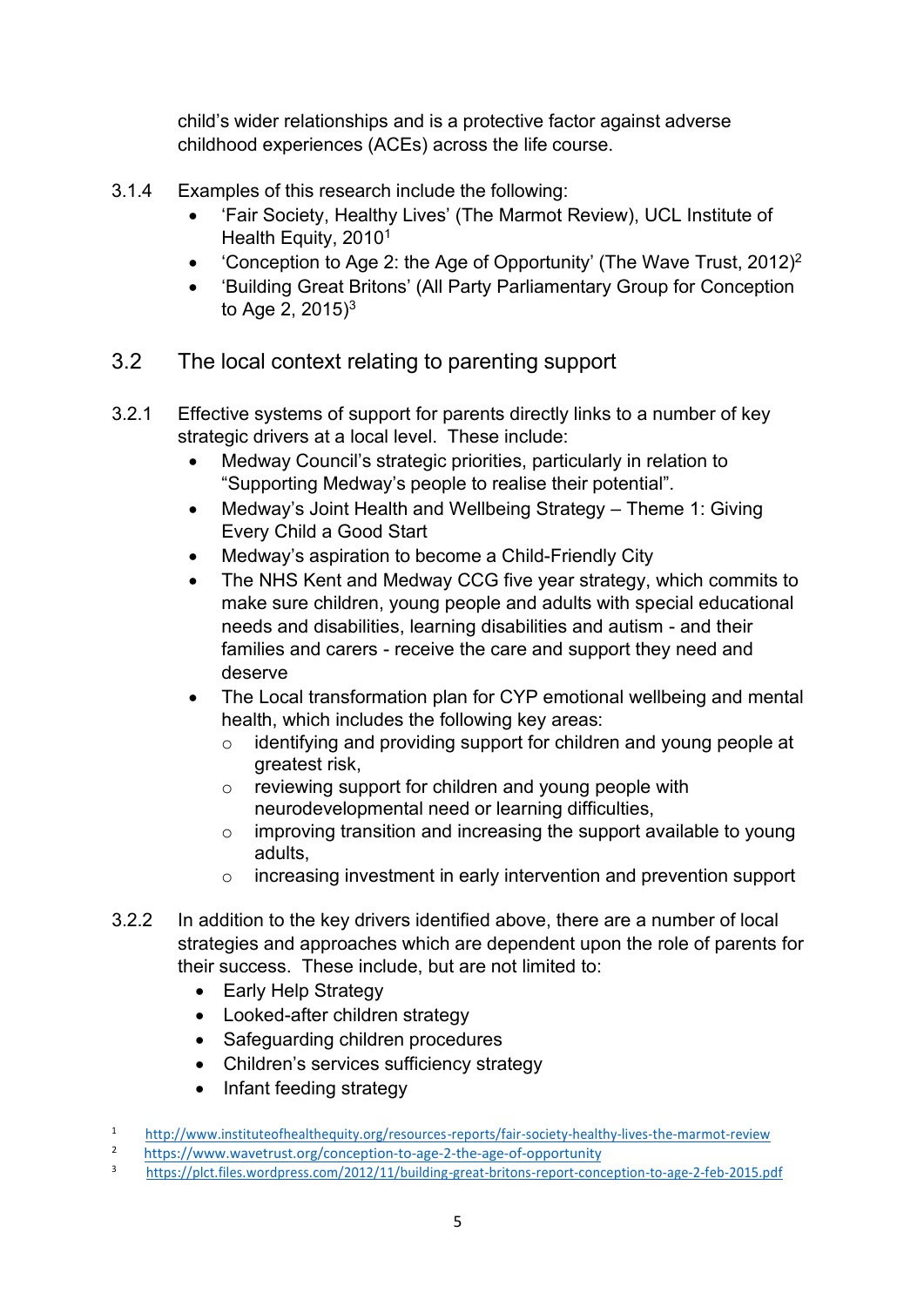• Special educational needs and disabilities strategy

# <span id="page-5-0"></span>4 Parenting Support in Medway

- 4.1 Medway has a varied offer of support for parents that is already in place. This is comprised of services provided directly by Local Authority officers, commissioned health providers, schools, voluntary sector organisations and peer support groups.
- 4.2 Throughout the course of the task group, it has become evident that a key issue relating to parenting support in Medway is a lack of joined-up working with agencies and an inconsistent offer, as well as a lack of awareness between agencies about what the full offer is for Medway parents.
- 4.3 Currently of all children and young people assessed for ADHD or Autistic Spectrum Disorder within the Medway Community Healthcare caseload (I.e. under 11 years old), 60% do not end up with a diagnosis. The task group firmly believe that with earlier, accessible parental support offered to address the presenting need of the family it would reduce the number of children and families being referred inappropriately for assessment.

#### <span id="page-5-1"></span>5 Methodology and approach

- 5.1 The Task Group comprised five Members of the Children and Young People Overview and Scrutiny Committee – Councillors Kemp (Chairman), Cooper, Johnson, Thorne and Mrs Elizabeth Turpin. The Task Group was supported by five officers; Kelly Cogger, Head of Early Help and First Response; Aeilish Geldenhuys, Head of Public Health Programmes; Michael Griffiths, Programme Lead; Stephanie Ponter, Group Manager for Early Help and Teri Reynolds, Democratic Services Officer.
- 5.2 The Task Group agreed the following key lines of enquiry:
- 5.2.1 To hear from Medway families in relation to what they need from parenting support and how they wish to receive messages about what is on offer and being developed.
- 5.2.2 To consider national context in relation to the parenting support element of Early Help and what a good strategy and good offer looks like.
- 5.2.3 To review what exists already across the Medway landscape and whether the offer for parents in Medway is clear and joined up and meets the identified needs.
- 5.2.4 To review whether work around early help and parenting is joined up.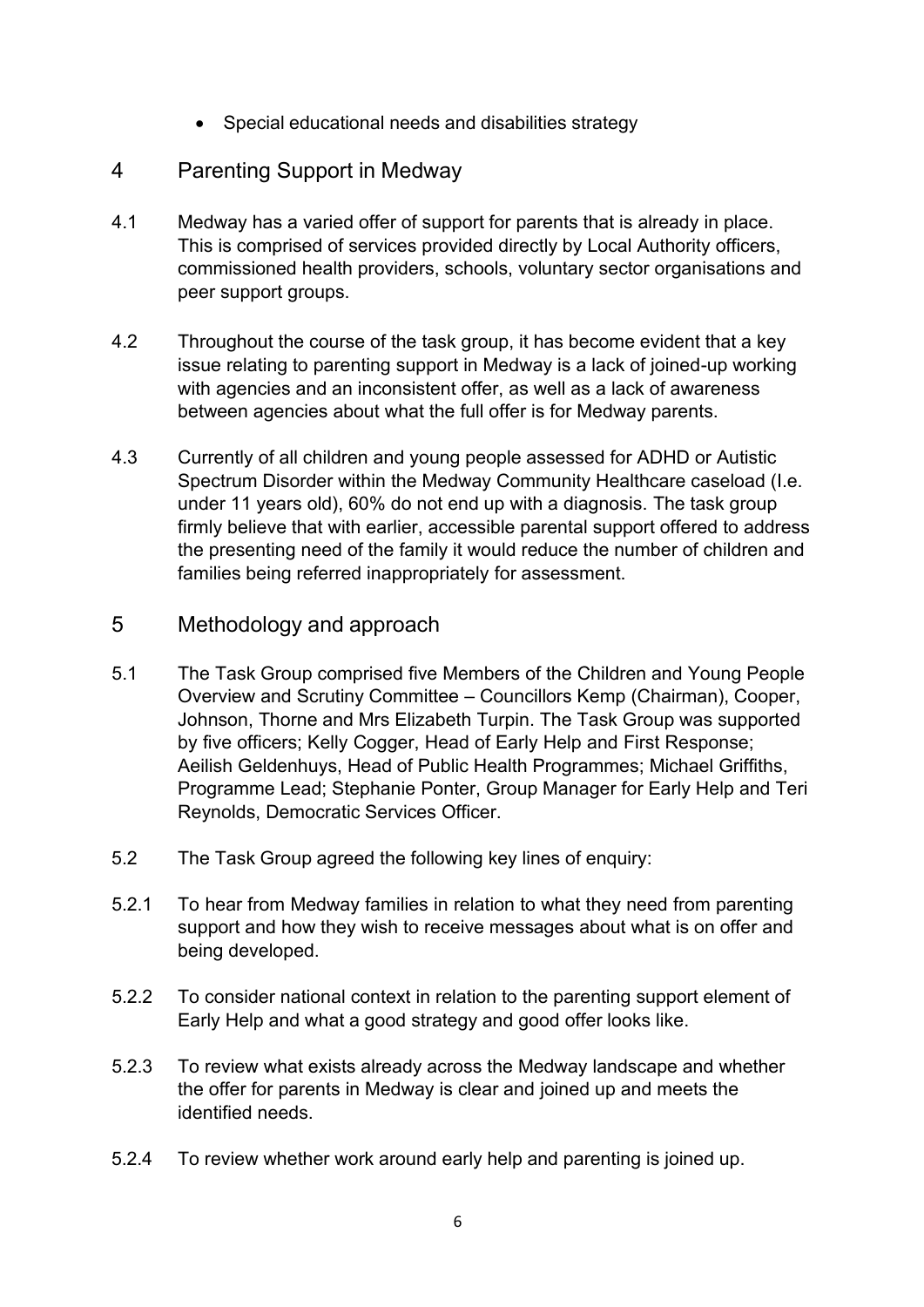- 5.2.5 To review how unmet need can be addressed through parenting support.
- 5.2.6 To review whether wider partners are engaged in the vision for parenting, such as the education and health sectors.
- 5.3 The Task Group carried out its review from September through to December 2020 and met virtually with a number of stakeholders to gather information to inform its findings and recommendation. Each evidence session is detailed within section 6 of the report.
- <span id="page-6-0"></span>6 Summary of evidence collected and findings.
- 6.1 Stakeholder event
- 6.1.1 Commissioners facilitated a stakeholder group on 29 September 2020, which aimed to gain feedback from a wide range of partners relating to parenting and the support systems that are in place in Medway. Alongside a number of internal Medway Council departments, the following organisations participated in the stakeholder session:
	- **Medway Community Healthcare**
	- North East London NHS Foundation Trust
	- Kent and Medway Designated Clinical Officer for SEND
	- Medway Voluntary Action
	- ADHD parent support group
	- **Medway Parent Carer Forum**
	- Homestart Medway
	- Salvation Army
	- The Marlborough Centre
	- Primary and Secondary Head Teacher representatives
- 6.1.2 The session took place virtually, and included break out groups to discuss the following key areas:
	- Medway's parenting support system: linking key areas of work with the development of our strategy
	- Key issues relating to parenting support: to identify trends, successes and areas for improvement relating to parenting support
	- Principles, ethos and vision: to consider these areas moving forwards and draw out common themes
	- Outcomes: to discuss potential outcomes of improved parental support systems in the short, medium and long terms
- 6.1.3 It is very difficult to summarise the feedback from this stakeholder engagement event in a succinct way within this document; the session was attended by a wide range of colleagues from across Medway and there was extensive and wide ranging discussion. The event provided a fantastic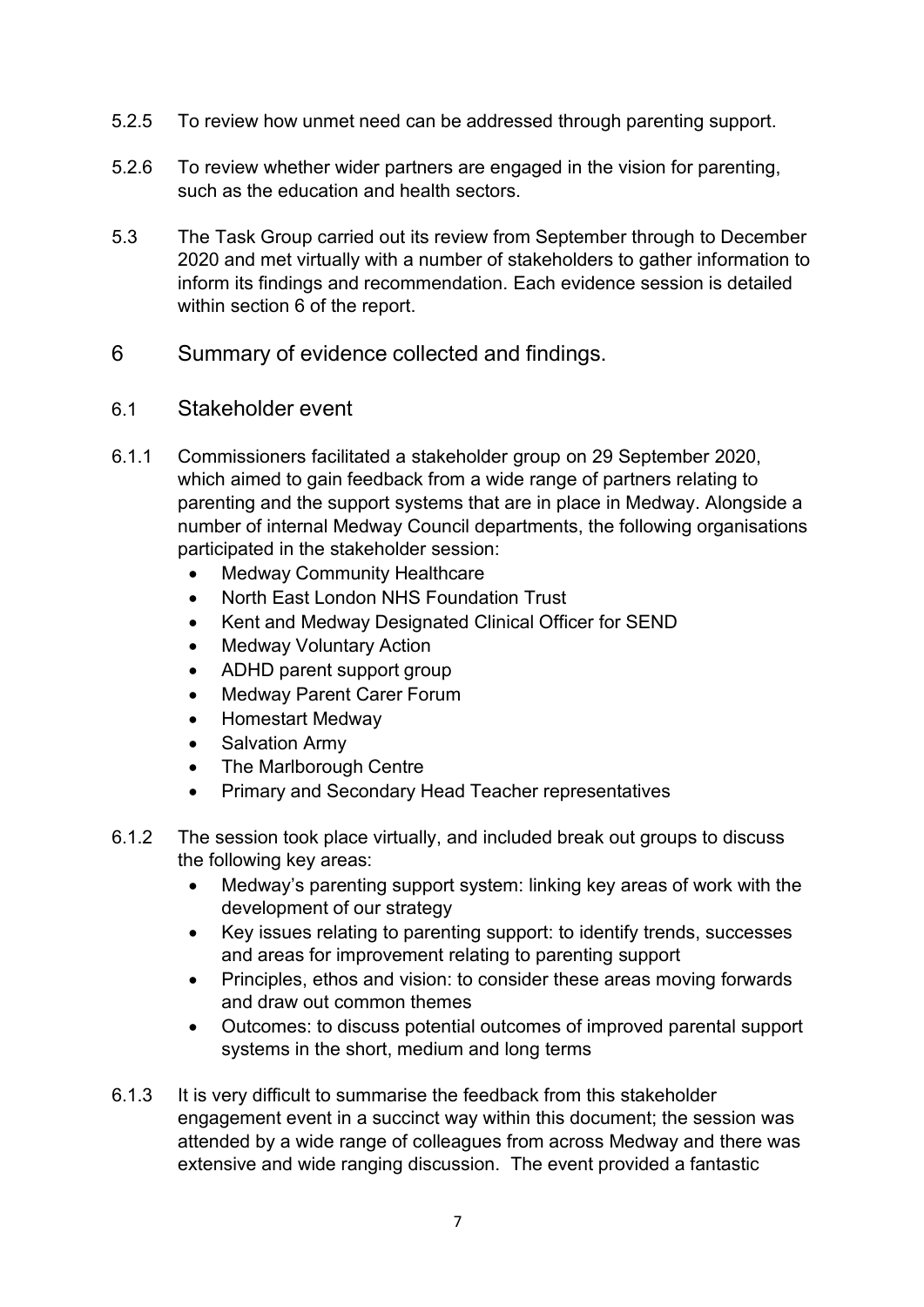platform for the task group to commence its review work and its full feedback will greatly influence the development of Medway's parenting support strategy, however some key elements can be summarised as:

- Acknowledgement that there are a range of support options available, but that this can cause confusion and that there are insufficient systems of support for some groups
- Language and presentation of parenting support services is key in engaging parents and avoiding the stigma that can be associated with service uptake
- It is important to develop a system with core "universal" messages or building blocks that are easily accessible to all parents, which can then be built on with more specialist options for support
- Developing resilient families and communities that can self-sustain is crucial to ensure that the approach to parenting support is sustainable
- An improved communication plan in relation to parenting support is crucial to ensure that professionals and parents are aware of the services available

## 6.2 Best practice examples

- 6.2.1 On 22 October, the task group met with the following representatives to learn how parenting support operated in their areas, learning from best practice:
	- Clare Burrell, Head of Strategic Commissioning and Policy, Essex County Council
	- Martyn Lee, Early Help Professional, Bedford Borough Council
- 6.2.2 Both representatives informed the task group about the change in emphasis in their early help arrangements, with a greater focus on responding to the needs of parents, in order to improve the lives of vulnerable children and families. The need to change attitudes around parenting support was raised, enabling parents to become equipped with the skills needed for challenges that arise at that time or in the future.
- 6.2.3 A strength-based approach was considered key when working with parents, ensuring the right evidence based approach was matched and used with the right family. Stigma was still recognised as an issue with families accessing support but by making the offer easily accessible, well advertised and as a tool to equip parents for challenges ahead, such as teenager difficulties for example, was slowly having an impact with people starting to buy in to a 'normal' offer.
- 6.2.4 Although neither area had its own parenting strategy, parenting was embedded strongly within all strategies. The Task Group considered that at this stage, for Medway the place, a Parenting Support Strategy would still be hugely beneficial for the area, to bring all agencies, partners and families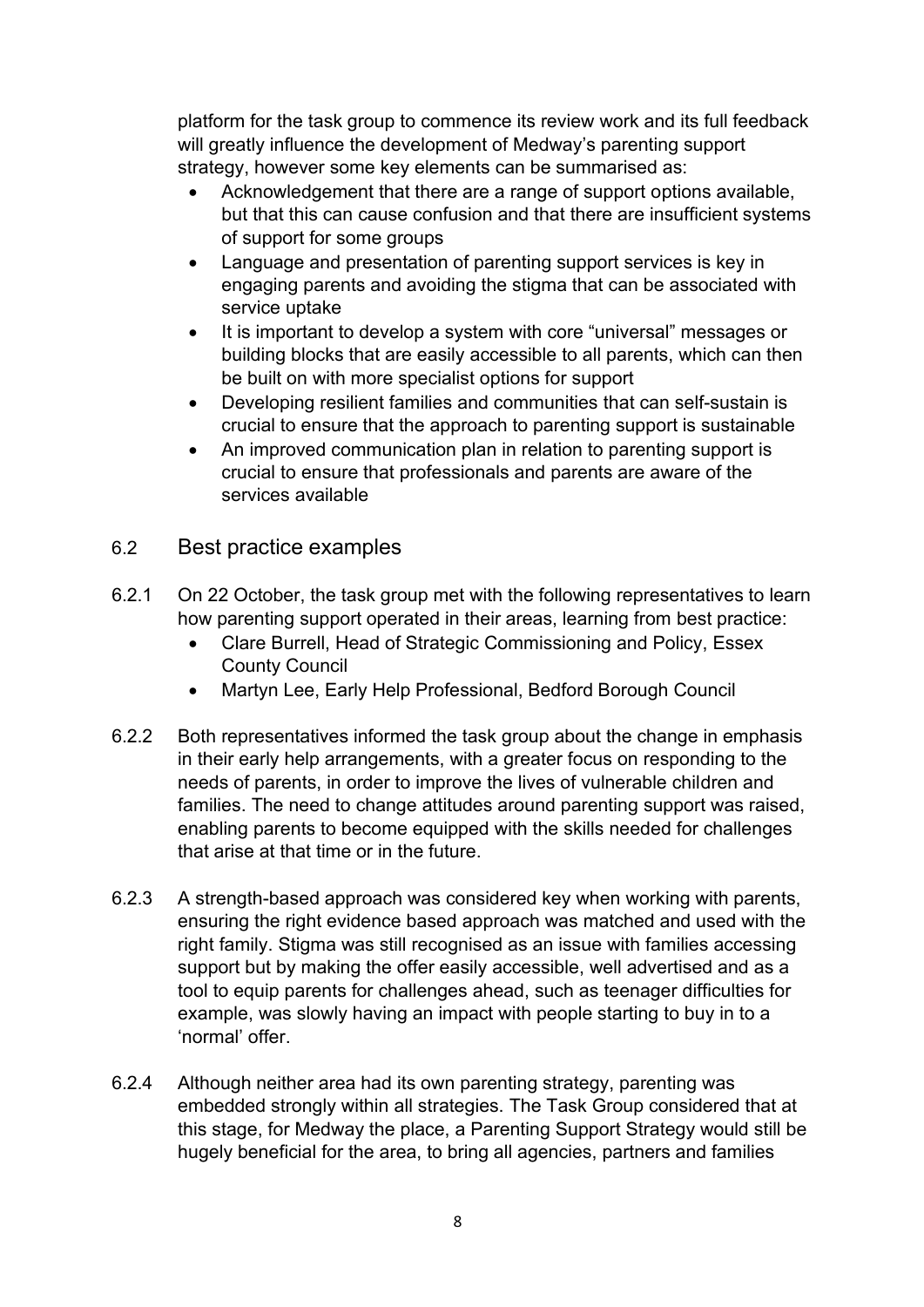together in delivering a consistent and coherent parenting offer to families.

- 6.2.5 Various techniques and approaches were used within Bedford, Essex and within Medway, and both witnesses explained that programmes in their areas benefited from being targeted around specific issues and needs. What was highlighted by both as key, was that all practitioners, across the whole system, needed to be trained in delivering various approaches, whether that be non-violence resistance, reducing parental conflict, Triple P or other examples. By all practitioners having these skills, it enabled the whole system to be provided in a consistent and effective way across agencies.
- 6.2.6 Measuring impact longitudinal measuring of tracking families who have received early intervention and whether that work gives those families the resilience to cope with crisis later on was considered important in measuring successes and this needed to be built in to any approach.
- 6.2.7 In relation to support for parents of adolescents Bedford's universal offer included workshops for parenting teenagers. The area ran a programme called Teen Brain Matters, which was delivered via secondary schools and had been very positively received by parents.
- 6.2.8 Engagement with schools Bedford explained how their Early Help Practitioners each acted as the point of contact for designated schools. In addition, school staff had been trained in certain programmes which they then delivered within their school clusters. This is in addition to some parenting programmes being delivered from schools to make them more accessible for parents and helped in building relationships between schools, families and early help support.
- 6.2.9 Both emphasised the importance of a universal offer to ensure help is provided at the earliest opportunity and also to make accessibility to support easier and with less stigma. Access to the universal offer should be for any significant adult, including grandparents or older siblings for example and should be accessed without the need for an Early Help assessment. It was also explained that in Bedford, there was also targeted support provided around key transition points for children, such as nursery to primary school and primary to secondary, which were delivered from the schools and were open to all families.
- 6.2.10 The task group also learnt about Reducing parental conflict (RPC) at this session. The programme states; "conflict between parents is normal, but if exposure is frequent, intense and poorly resolved, this can have a damaging impact on children, resulting in long-term mental health issues and emotional, social, behavioural and academic problems as they grow up". Essex have trained many practitioners across agencies in RPC, giving the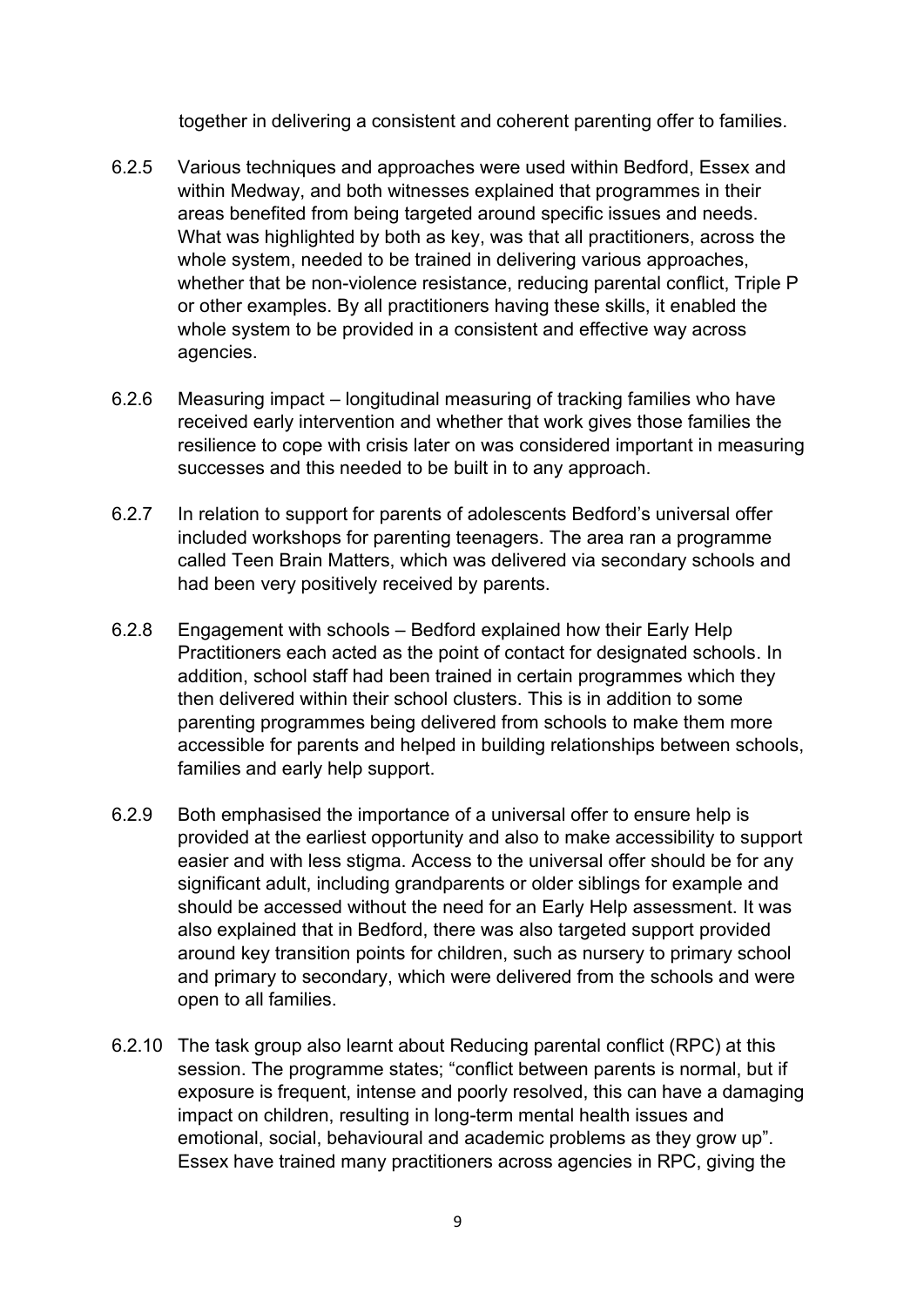example of GPs who have found the training useful in a variety of patient needs including older couples, not just those with young families. Essex also allows self-referral to the programme which they explained has the positive effect of self-recognition. It also produces a flyer for parents with hints and tips on resolving conflicts positively.

- 6.2.11 Finally, the use of language and finding ways to reduce stigma were identified as key and it is therefore suggested that some parenting skills programmes could be delivered separately to social care, particularly for universal level support, which could be accessed via Adult Education services, for example, to normalise accessing support. A graduated response with various approaches and strategies was needed to provide a toolkit that could be used with families to adapt and offer new solutions across agencies and to address various levels of need.
- 6.3 Professionals and partners
- 6.3.1 On 6 November, the task group met with the following partner representatives:
	- Sue Crabb Family Action
	- Jane Jarmain –Behaviour Team, Medway Community Healthcare
	- Sarah Jenner NSPCC
	- Tabitha Nelson Team Manager, Practice Development, Medway **Council**
	- Anthony Pallett Parenting Worker, Medway Council
	- Palvinder Sandhu Health Visiting and School Nursing, Medway, Community Healthcare
- 6.3.2 Each of the participants gave the task group a brief description of how they support parents in Medway currently.
- 6.3.3 The following parenting programmes were discussed:
	- 6.3.3.1 **Incredible years**  an evidence based programme, deemed one of the best in the world. The programme generally runs for around 12 weeks but could be extended where necessary. The programme starts with the fundamental aspects of parenting; the importance of play, talking and listening, problem solving, and building self-esteem. It covers attachment, the importance of recognising and rewarding good behaviour, building social and emotional skills, creating clear rules and boundaries and managing misbehaviour. The programme is aimed at preventing children from developing conduct problems.
	- 6.3.3.2 **Triple P**  this is a positive parenting programme which is now one of the mostly researched and provides practical strategies to provide parents with a toolbox of ideas and enable them to raise happy, confident children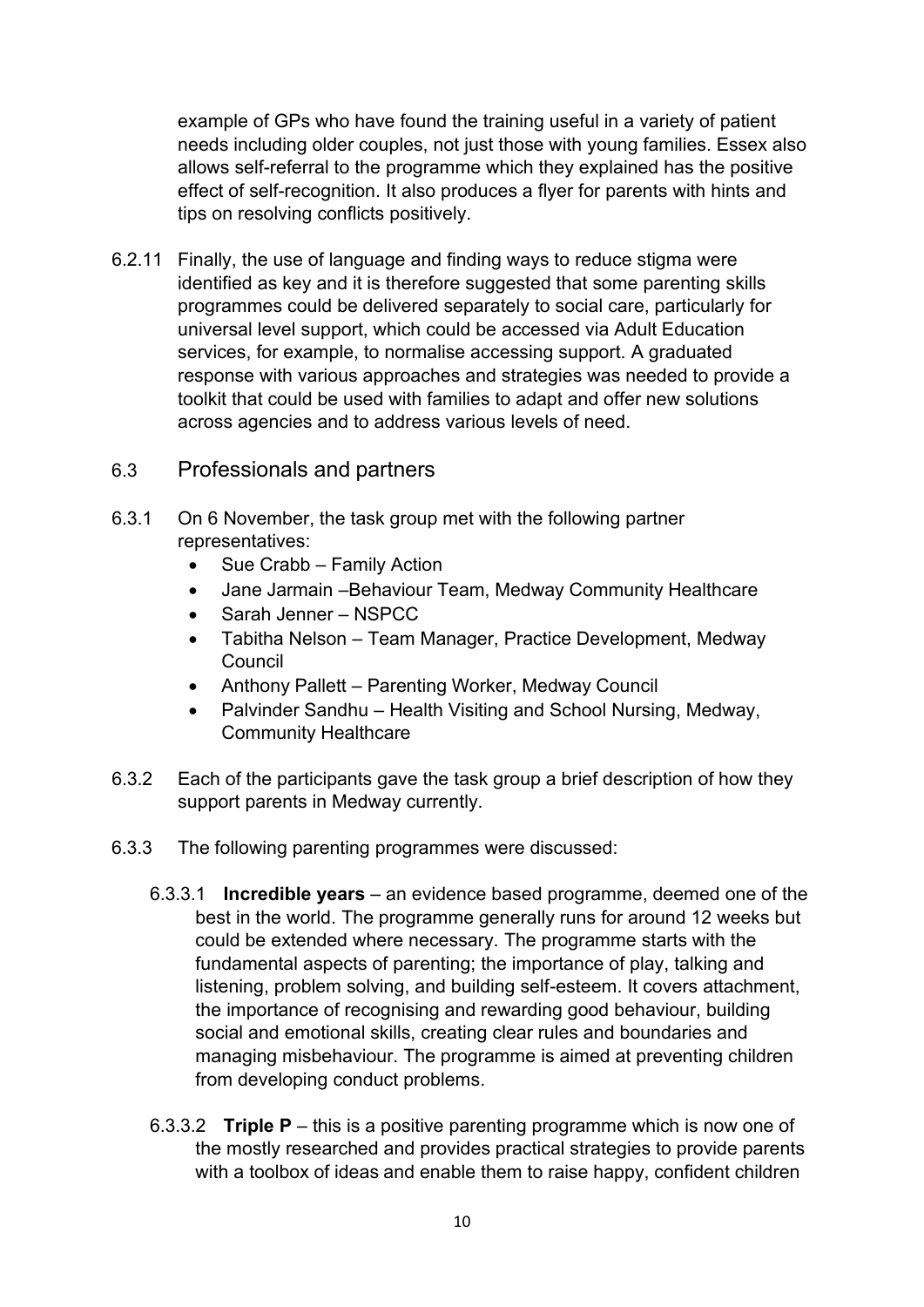by increasing parental knowledge, skills and confidence and is aimed at reducing the prevalence of mental health, emotional and behavioural problems in children and young people.

- 6.3.3.3 **Solihull approach**  an approach that focusses on emotional health and wellbeing. It encourages practitioners to look at the needs of a family, and tailor work to address needs, making sure families have a good understanding of their needs and how they can be supported in partnership. There is a focus on the understanding of early years brain development.
- 6.3.4 It was clear from all the practitioners that met with the task group that early intervention was vital, as well as reducing the stigma and providing a level of wrap around support to help parents in their understanding of why they are being recommended a particular program.
- 6.3.5 Evidence and science also demonstrate that early intervention and support in early years, with a long term vision of support, create a future generation of resilience and support parents to understand the fundamental role of parenting in a child's development. Therefore, getting that early offer right would have the greatest impact in preventing harm or the requirement for more intense targeted and specialist safeguarding support later on in life.
- 6.3.6 The task group explored with the witnesses, whether there was duplication and whether the system worked collaboratively. It was explained that the referrer of a family was key in knowing the family and exploring what interventions they may already have received, to enable an informed judgement to be made regarding the next steps to support the family. It was felt that a strategy would clarify the pathways and the roles to improve collaborative and cohesive working further. The point was also made that health visitors and midwives also sit within children and family hubs so were linked closely with Early Help.
- 6.3.7 Aspiration from those present was for there to be a universal offer, which families could self-refer to at the earliest opportunity. Although, reference was also made to a single point of access to act as a triage and reduce the possibility of scattergun referrals, so that services could work in partnership to establish the best service for a family and could build on previous relationships with a family and professionals. It was clear that a range of services was needed but so was a more collaborative approach with understanding of all the services available to families. It was considered that there was currently too much fragmentation and that a strategy would help build and sustain a more cohesive picture.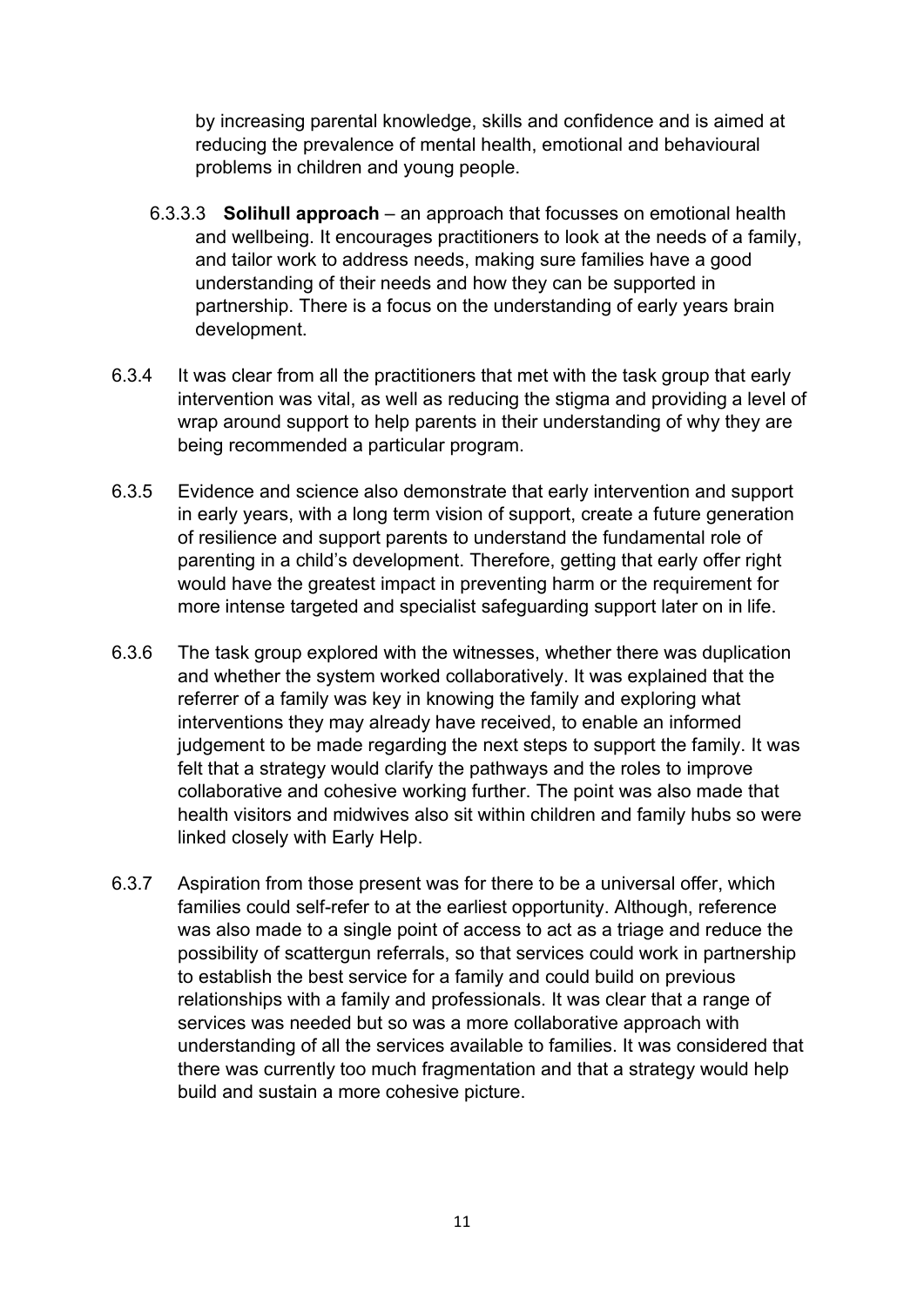- 6.3.8 When the witnesses were asked about how they evaluated their programmes and success, they explained that usually, an evaluation of the family and its needs would be undertaken at the beginning of the referral and at end of the program to demonstrate impact and lessons learned. However, it was recognised that much of the impact would be seen in longer term results and experiences and so the mapping of that needed to be looked at.
- 6.3.9 When asked about whether any particular groups where difficult to engage with or had barriers in accessing support, reference was made to the growing community of Eastern Europeans within Medway which required an increased use of translators to effectively reach them with public health messages and to inform them about available support services.
- 6.3.10 Reference was also made to fatherhood, with fathers, not always, but often absent from accessing support and with there being a focus on mums. Equally families in Medway are becoming increasingly blended and so support and services should be open to be accessed from any relevant adult in the family; mother, father, carer, grandparent, older sibling, aunt, uncle. This needed to be part of the culture shift in recognising it is not always just the immediate parent that may need support.

#### 6.4 Parents

- 6.4.1 On 6 November the task group met with five parents who had all completed the Triple P Parenting Programme. The parents all shared their experiences of support and navigating the neurodevelopmental referral pathways.
- 6.4.2 The parents spoke very positively of the Triple P programme which they had all found beneficial in developing strategies to develop positive parenting skills at home. However, unfortunately there were experiences of delay in accessing the programme, which had been incredibly frustrating for the families. The parents equally shared their frustration with accessing support towards possible diagnosis and accessing the neurodevelopmental pathway.
- 6.4.3 Some parents shared their experience of professionals not taking lead responsibility. The task group heard about there being a lack of clarity around roles and responsibilities for referrals between schools and GPs in some cases and also some inconsistencies in picking up difficulties between primary and secondary schools.
- 6.4.4 All of the parents commented on the delays in receiving certain services, particularly in terms of accessing an assessment. It was also explained that there was little clarity given to them about likely timeframes which made managing expectations difficult and in turn led to greater stress on the family.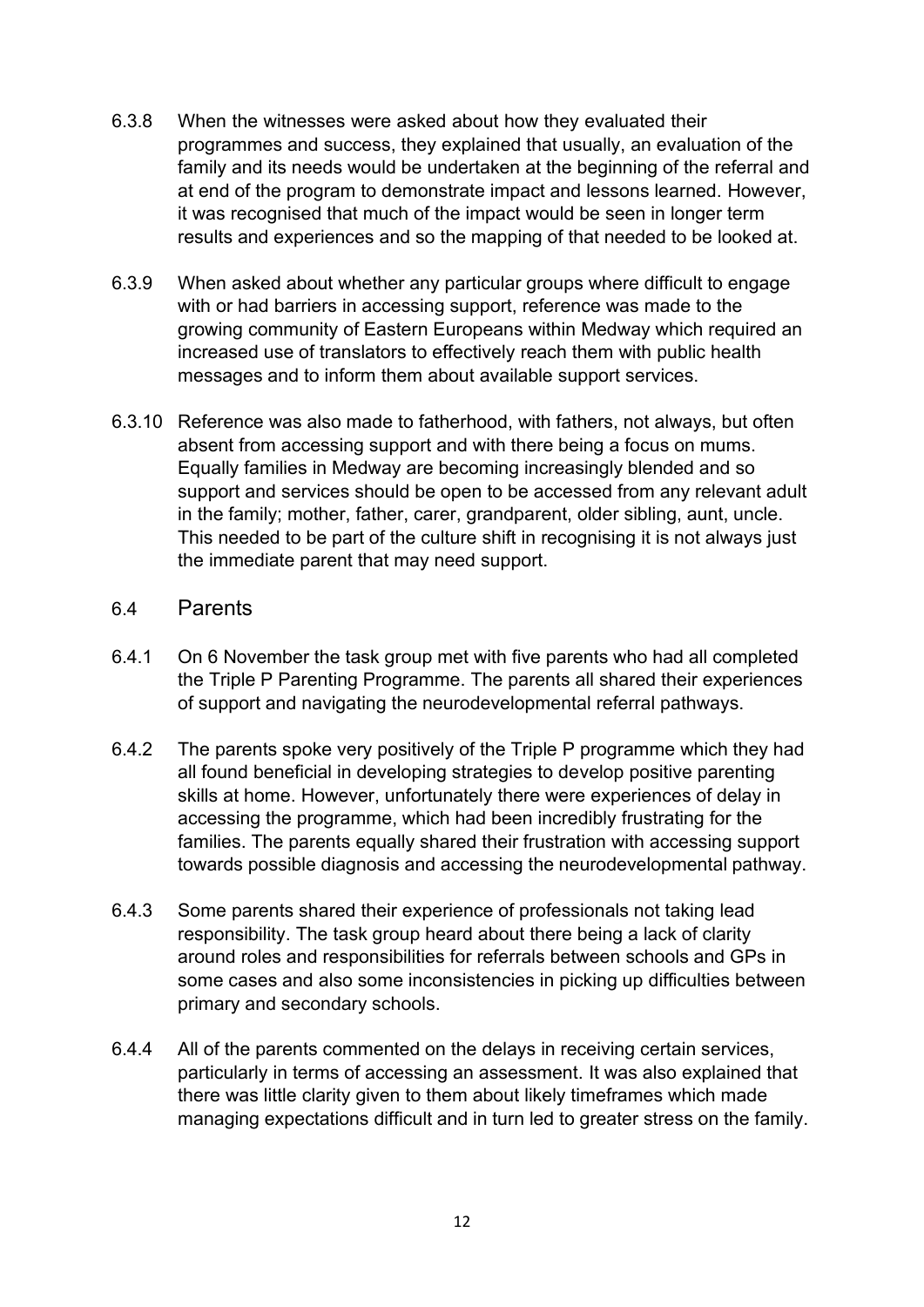- 6.4.5 All of the parents participating explained their experiences of accessing support as difficult, referencing delays, lack of clarity in which agency should lead and a lack of follow up after certain programmes are completed or if the child/family did not meet the criteria for a particular service.
- 6.4.6 These experiences, which were so valuable to the task group and its review, made it so clear how vital a consistent system-wide approach to parenting support in Medway at all levels of need and intervention was in addressing the frustrations and inconsistencies experience by these families and also to support them with strategies to help support their resilience and confidence.
- 6.4.7 Reference was made to the benefits of peer support and the parental community and how this could help support families support each other.

#### 6.5 Young Parents

- 6.5.1 The Task Group also met with representatives from Medway Community Healthcare who support young parents. They referred to the different needs of young parents and the different styles of support provided, recognising that as a young person themselves, their brain development was still maturing and they therefore often operated in a different way to older adults.
- 6.5.2 There was often a tension with school age pregnancies and protecting their education, in terms of continuing their education at school during pregnancy but also enabling them to return to school post birth. It was explained that there was no clear national policy on returning to school post pregnancy and there being little use of the 'Care to Learn' funding which provides free childcare to under 20s to enable them to continue their studies.
- 6.5.3 Often, but not always, young parents had a vulnerable background and needed emotional support as well as practical parenting support. Grandparents were involved as much as possible, with the young person often still living at home. This helped ensure consistent messages and advice are provided to the young person, which are in line with current best practice and helped to address possible tensions of more out-dated advice that may be shared from grandparent experience.
- 6.5.4 In relation to the specific needs of young parents, it is the experience of colleagues that they are often disadvantaged by virtue of their age; for example with practical elements such as transport and living arrangements, which can place pressure on their family. In addition, it was remarked that the prevalence of domestic abuse was high amongst young parents and that due to the stigma associated with having a child at a young age, they were often reluctant to access services that are available.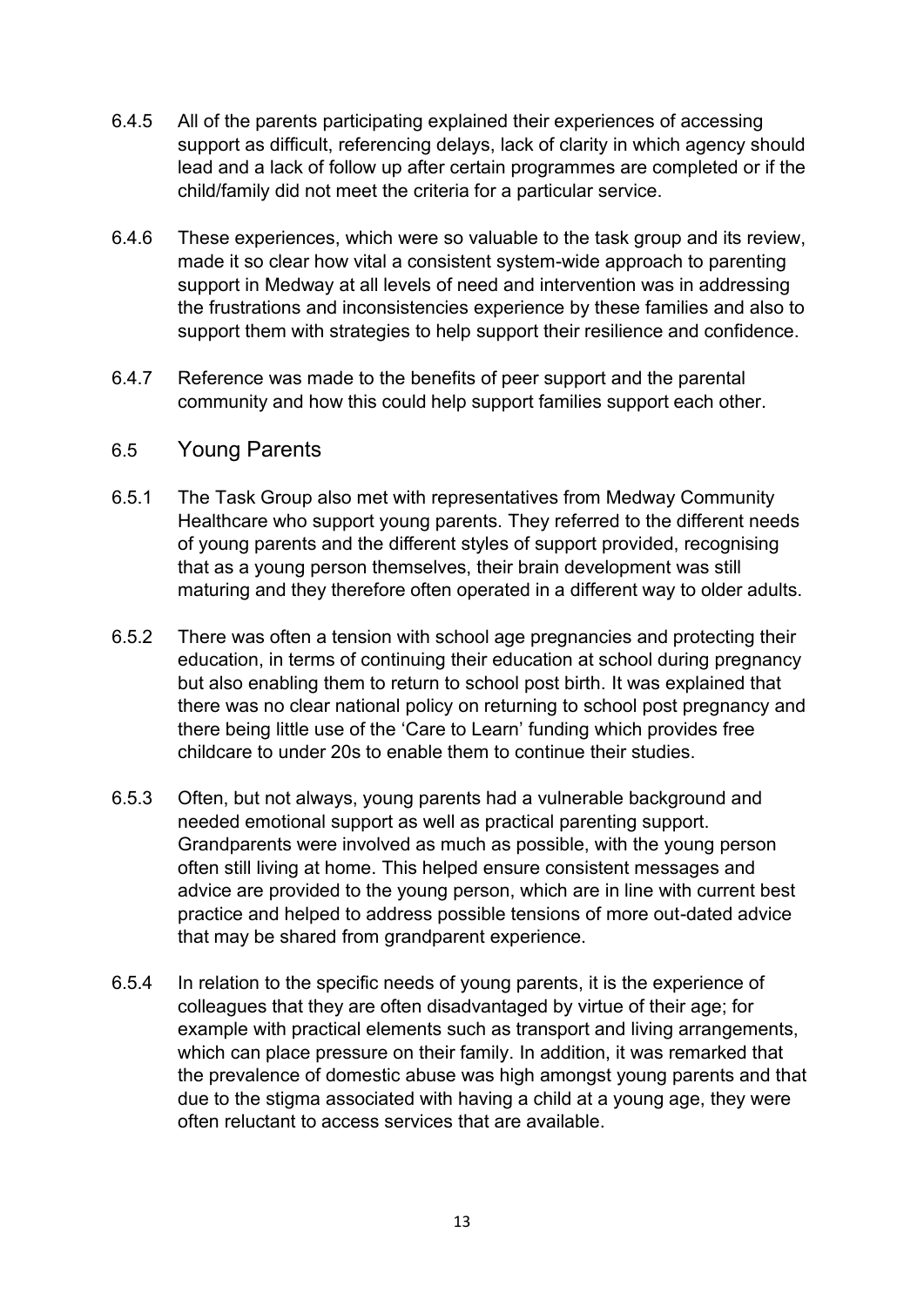- 6.5.5 On a more positive note, colleagues did share with the group that becoming pregnant and having a child was the biggest motivator for positive change amongst young parents.
- 6.6 Educational settings
- 6.6.1 On 19 November, the task group met with the following officers:
	- Deborah Allcorn Early Years Sufficiency Manager
	- Chrissie Clark Attendance Advisory Practitioner
	- Lynn Simms Inclusions Manager
	- Rebecca Smith Head of Education Performance
	- Wendy Vincent Head of Integrated Disability Services
- 6.6.2 Early intervention was again raised by this group, recognising the need to be able to support parents in 'renewing their skills' at the earliest point of need to prevent more serious behavioural or developmental issues going forward.
- 6.6.3 Post diagnosis support was also identified as a gap, explaining how families could often feel quite unsure about expectations once their child receives a diagnosis and so supporting parents with that uncertainty and giving them some ideas on what to expect for transition points and developmental stages going forward was really needed. It was added that to support some local peer support groups, for example relating to Autistic Spectrum Disorder or ADHD as examples, would also be beneficial to families.
- 6.6.4 Reference was made to Medway's Local Offer directory for children with SEND and their families, which was crucial in providing information about services available and thereby enabling those families to maximise their control over the services they use. The SEND Local Offer links directly to the wider directory provided by the Family Information Service, which provides details relating to a vast amount of family support services available in Medway, covering things such as domestic abuse support, leisure facilities and holiday schemes. Awareness of this service did not particularly come through during any of the evidence gathering sessions and so clearly greater use and promotion of this service was required.
- 6.6.5 Officers informed the task group about the work undertaken with schools in relation to reducing exclusions rate in Medway schools, the outcome of which was that 78% of the schools reduced exclusion rates to below or significantly below the national average. A Positive Behaviour Support programme was embedded into this project. A second wave to the project was working with SENCos looking at the quality of teaching and learning for children with SEN (but who did not have an EHCP). Part of that work involved looking at outreach support, including family and parenting work undertaken or signposted by the school. This work had recently concluded, and it found that there was a lot of support services available for families but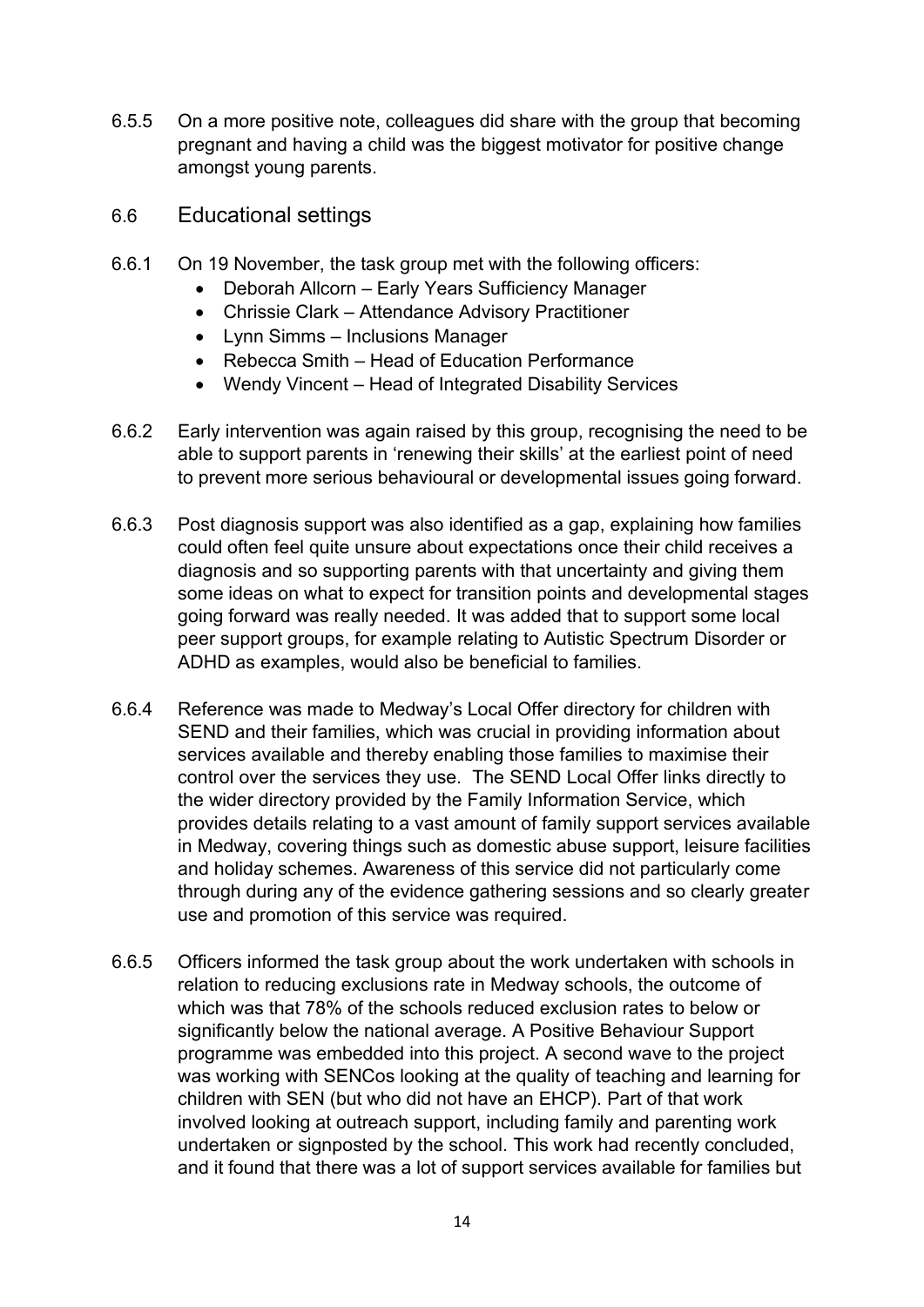that these were not well promoted amongst schools, who were therefore unclear and unaware about the opportunities available.

- 6.6.6 An issue was raised about the role of the SENCo in schools. The point was made that it was important to not dilute the SENCo role by over burdening the post holder with teaching responsibilities, while at the same time, exposing them to regular teaching in order to maintain quality teaching skills. Where necessary, schools were supported with how to manage this balancing act by the School Challenge and Improvement Team. The point was also made that to maximise the impact of the SENCo and the support they can provide children and their families with, was ensuring that they were fully connected and aware of services available to signpost families to.
- 6.6.7 Officers spoke about there often being a real willingness of parents to engage and work as a family to address difficulties, but they wanted this to happen at pace and so response to referrals and signposting needed to be appropriate and timely as much as possible. Lengthy delays often led to families disengaging in support.
- 6.6.8 The task group also considered the results of a survey that had been completed by 83 schools (primary, secondary, special and PRUs) and 24 Early Years providers. The task group were really encouraged to see that almost all respondents considered it a responsibility of their provision to provide support for parents, but there was much less clarity in their capacity to deliver this or their knowledge in where to access support for families. The survey also found that over 50% of the most common concerns raised by parents related to routine and boundaries or general parenting and so clearly, more opportunities for services to be delivered from schools or signposted to by educational settings, would be extremely beneficial.
- <span id="page-14-0"></span>7 Recommendations
- 7.1 The Parental Support Strategy needs to be a document that works across the whole system and be supported by all agencies. It is recommended that the Medway Safeguarding Children Partnership be asked to champion the strategy and seek assurance that the approaches within the strategy are used consistently across Medway.
- 7.2 The Parental Support Strategy needs to advocate a positive behaviour approach and encompass a universal and varied offer with a graduated clear pathway. The universal offer should include readily available guidance material on issues such as behaviour management techniques and boundaries as well as broader issues such as sleep, eating habits and continence, using positive parenting approaches and should be accessible to families at the earliest point of need.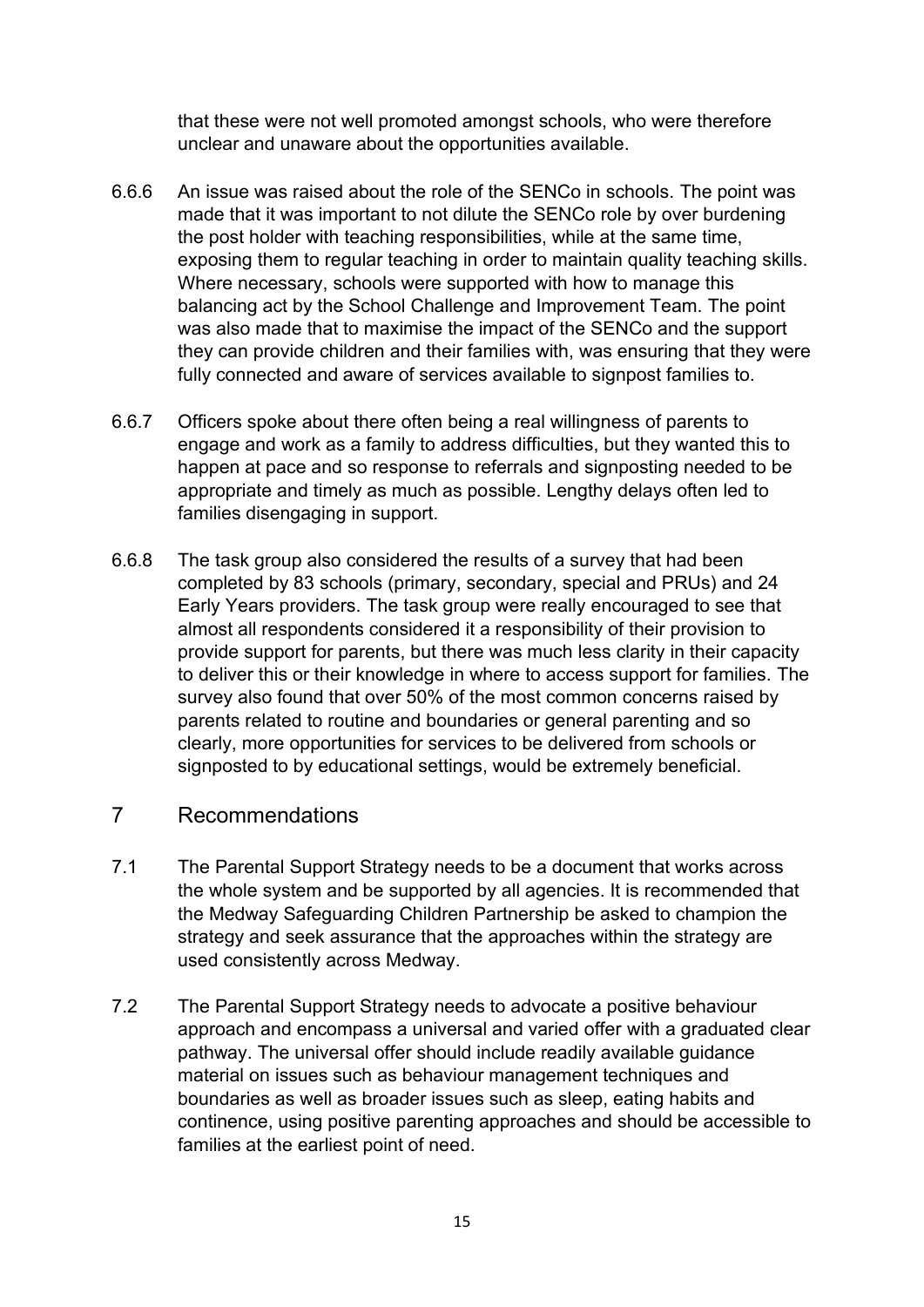- 7.3 Medway needs to drive digital inclusivity to enable easy access to support for parents across all communities by providing clearer access to tools and resources available within the community, whilst recognising a blended approach in the provision of support is beneficial and needed.
- 7.4 Medway's parenting support offer needs to be easily understood and accessible to both parents and support agencies throughout Medway. The parenting support offer spans a wide variety of services and will require some focused communication for it to become established throughout Medway's communities. It is therefore recommended that better use of and marketing (for example, in Medway Matters) of the Family Information Services is used to achieve a better understanding across Medway of what is available.
- 7.5 Schools and Early Years providers should be encouraged and supported to offer behaviour management strategies, advice and signposting as part of the provision that is ordinarily available to children and families. This reflects the feedback from schools that "routine and boundaries" is the most frequent concern shared by parents.
- 7.6 Families should have access to a lead professional at the earliest opportunity of need, to support them in navigating the services and support that is available. This lead could be from a variety of organisations from across the partnership, depending on agency relationships and involvement with the family and they need to be able to draw on the varied offer of support for parents that will be developed and publicised as a part of the strategy.
- 7.7 The strategy should be focussed on the support that a family needs to enable them to thrive and for children to meet their potential. All children that require assessment and/or diagnosis will be supported through this process, however there must be recognition that behavioural support and parenting support strategies will be required to meet the presenting needs of children and young people, regardless of whether a clinical diagnosis is in place.
- 7.8 Post diagnostic support needs to be bolstered to enable clearer and easier access to support for families once a specific diagnosis, for example of ADHD or Autism, is in place.
- 7.9 Support for families relating to children's mental health and neurodevelopmental needs to be more clearly mapped out so the system works more effectively. It is therefore recommended that a summit is organised involving all partners and stakeholders, to map all the support in Medway that is available and raise awareness of the opportunities for